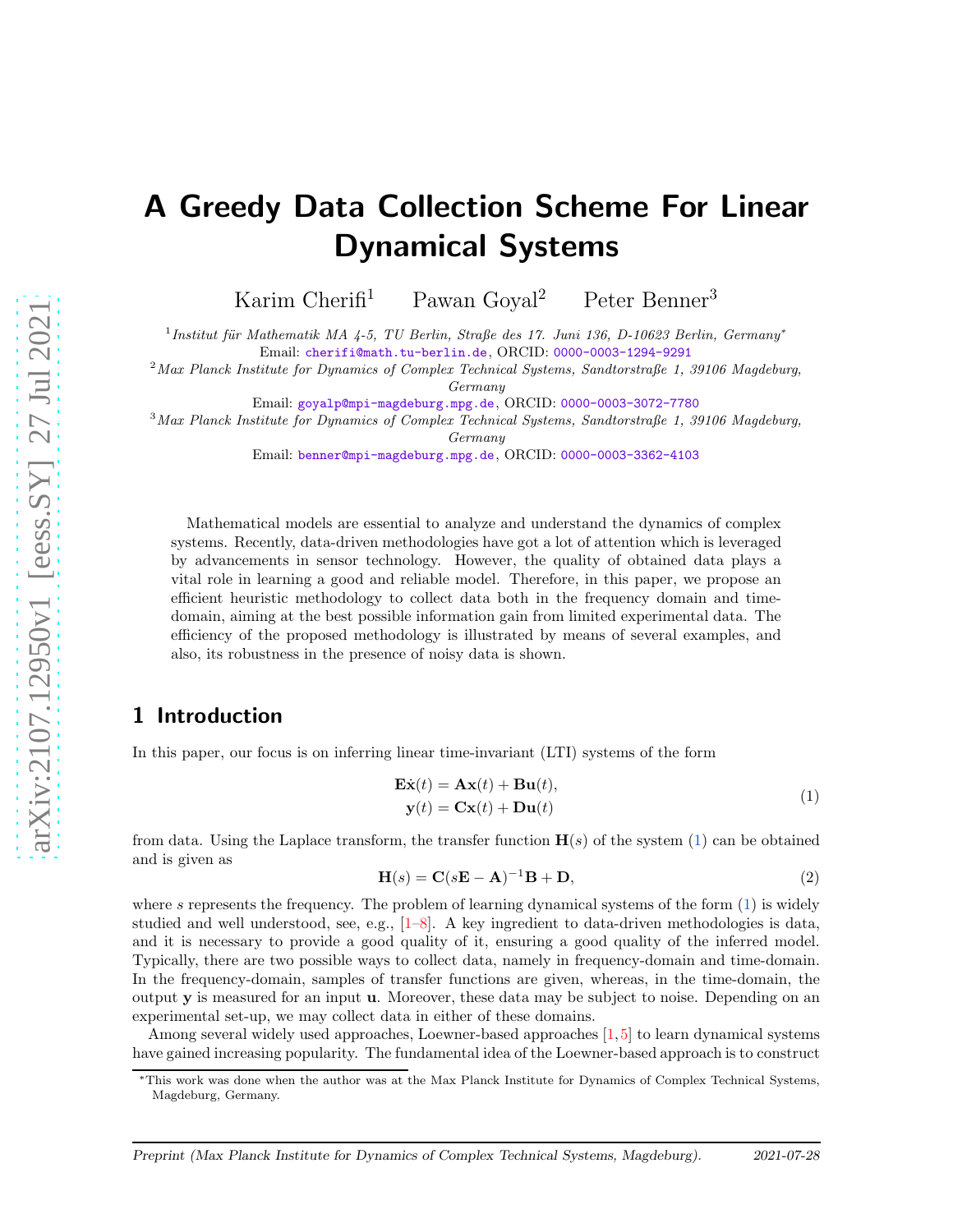a model that interpolates the given data points in the frequency domain. It has also been extended to time-domain data  $[4]$ . Furthermore, the authors in  $[5]$  have shown that if the minimum order of a system that realizes the system is  $n$ , then using  $2n$  data points, one can construct the realization using the Loewner approach. However, the minimal order  $n$  of a system is not known a priori; therefore, in practice, as many data as possible are collected, and the minimal order can be found using a truncation procedure, which is then followed by the construction of a minimal order realization. We refer the reader to [\[1\]](#page-11-0) for more details. However, this approach can impose practical constraints if collecting data is expensive. In this case, we aim to gather data points carefully and focus on collecting the data points to obtain as much information as possible about the underlying dynamics. In this direction, one may think of methods proposed in, e.g.,  $[9-12]$ , where interpolation points (or data) are chosen adaptively to obtain a good low-order or minimal realization of a high-fidelity model. However, these methods are not fully data-driven in the sense that they still require the high-fidelity model, which we here assume to be unknown. Towards fully data-driven approaches, the method proposed in [\[13\]](#page-12-5) determines the choice of measurement data in an optimal way (e.g.,  $\mathcal{H}_2$ -optimal). But the method contains a few drawbacks – these are: the method takes the order of the realization as an input, which is a hyper-parameter and needs to be chosen carefully. Secondly, it may require measurements of the transfer function in the complex domain, but in an experimental set-up, we usually can only obtain

In this paper, we focus on inferring minimal linear dynamical systems using minimum possible measurement data, but without knowing the minimal order of the realization a priori and its realization in any form. For this, we discuss a heuristic approach, allowing us to select adaptively frequency points that provide the maximum information about the dynamics of the system. We also discuss the extension of the approach to time-domain data.

The paper is structured as follows. In [Section 2,](#page-1-0) the Loewner framework to learn linear dynamical systems is briefly presented. In [Section 3,](#page-2-0) we present the heuristic approach to select frequency points (or transfer function measurements) to extract the maximum information about the system. Then, in [Section 4,](#page-5-0) we discuss an extension of the approach when input-output data are collected in the timedomain. In [Section 5,](#page-7-0) we illustrate the efficiency of the proposed greedy methodology and compare it with models that are obtained by taking measurements on a uniform grid. Finally, we conclude the paper with a summary and future research in [Section 6.](#page-10-0)

### <span id="page-1-0"></span>2 Data-Driven Modeling Based on the Loewner Framework

In this section, we briefly recap the Loewner approach [\[1\]](#page-11-0) to construct a realization from given transfer function measurements. To that end, for simplicity, we first write down the underlying realization problem for single-input single-output systems – that is as follows:

**Problem 2.1** *Given a set of interpolation points*  $Z := \{\sigma_1, \ldots, \sigma_{2N}\}\$  *and corresponding transfer function measurements*  $H(\sigma_i)$ *, the goal is to identify a minimal realization whose rational transfer function is denoted by*  $\dot{H}(s)$ *, satisfying the following interpolation conditions:* 

<span id="page-1-1"></span>
$$
\mathbf{H}(\sigma_i) = \mathbf{H}(\sigma_i), \quad i \in \{1, \dots, 2N\},\tag{3}
$$

*and the transfer function is given as:*

measurements on the  $\mu$ -axis.

<span id="page-1-2"></span>
$$
\widehat{\mathbf{H}}(s) = \widehat{\mathbf{C}}(s\widehat{\mathbf{E}} - \widehat{\mathbf{A}})^{-1}\widehat{\mathbf{B}} + \widehat{\mathbf{D}},\tag{4}
$$

 $where \ \hat{\mathbf{E}}, \hat{\mathbf{A}} \in \mathbb{R}^{r \times r}, \ \hat{\mathbf{B}} \in \mathbb{R}^{r}, \ \hat{\mathbf{C}} \in \mathbb{R}^{r} and \ \hat{\mathbf{D}} \in \mathbb{R} \ with \ r \ being \ the \ order \ of \ a \ minimal \ realization.$ 

This realization problem can be solved using the Loewner approach. For this, we need to split the measurement data into left and right measurements. Let us define the left and right interpolation points as  $\lambda_j$  and  $\mu_j$ , where  $j \in \{1, \ldots, N\}$ , corresponding transfer function measurements are denoted by  $\mathbf{H}(\lambda_j)$  and  $\mathbf{H}(\mu_j)$ , and  $Z = {\lambda_1, \ldots, \lambda_N} \cup {\mu_1, \ldots, \mu_N}$ . Having this data, in the following, we define the Loewner and shifted Loewner matrices.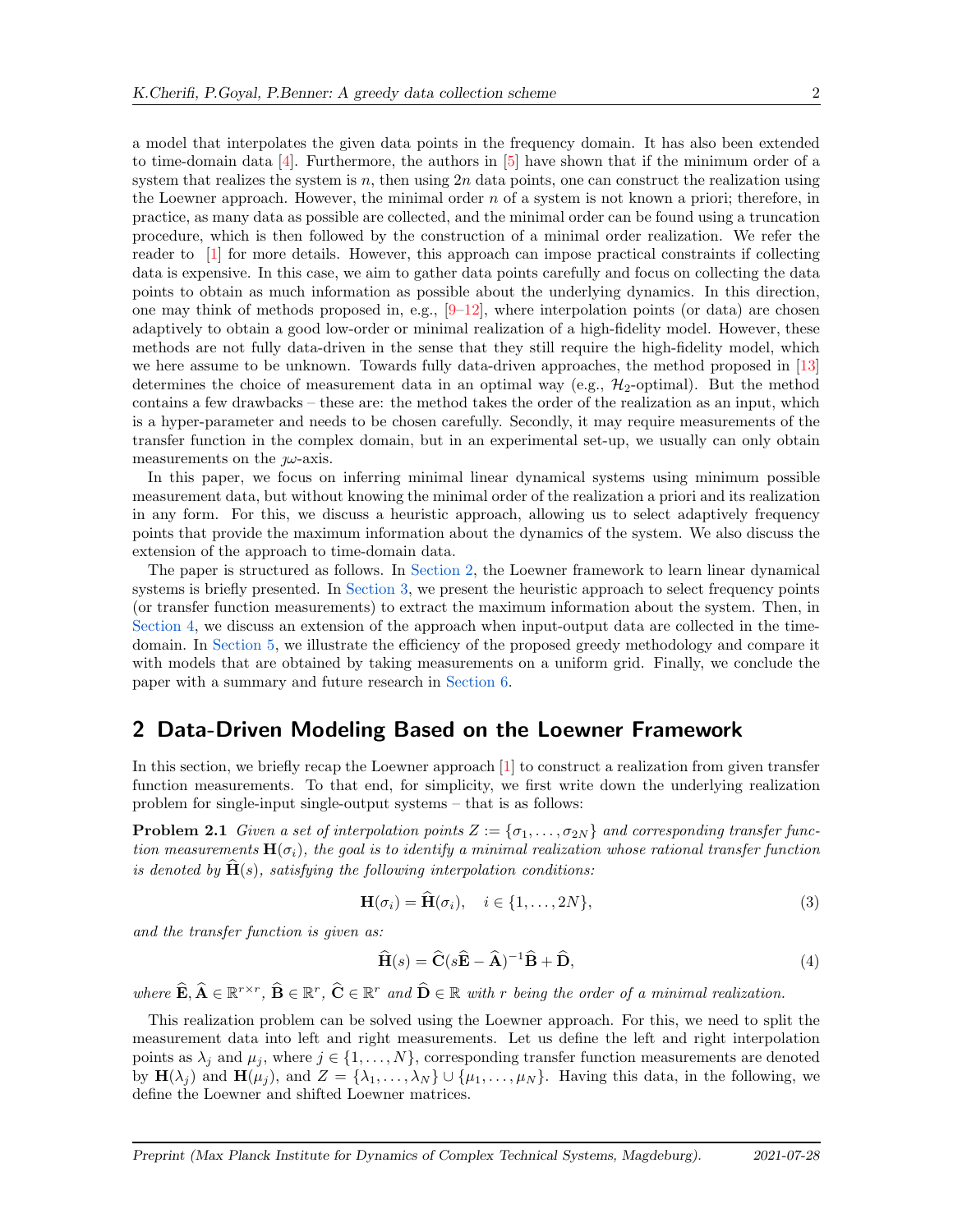**Definition 2.1** *[\[1\]](#page-11-0)* Given left data  $(\lambda_j, \mathbf{H}(\lambda_j))$  and right data  $(\mu_j, \mathbf{H}(\mu_j))$ *, the Loewner* L and shifted *Loewner* L<sup>s</sup> *matrices are defined as follows:*

$$
\mathbb{L} = \begin{bmatrix} \frac{\mathbf{H}(\lambda_1) - \mathbf{H}(\mu_1)}{\lambda_1 - \mu_1} & \cdots & \frac{\mathbf{H}(\lambda_n) - \mathbf{H}(\mu_1)}{\lambda_n - \mu_1} \\ \vdots & \ddots & \vdots \\ \frac{\mathbf{H}(\lambda_1) - \mathbf{H}(\mu_n)}{\lambda_1 - \mu_n} & \cdots & \frac{\mathbf{H}(\lambda_n) - \mathbf{H}(\mu_n)}{\lambda_n - \mu_n} \end{bmatrix}, \quad \mathbb{L}_{\mathbf{s}} = \begin{bmatrix} \frac{\lambda_1 \mathbf{H}(\lambda_1) - \mu_1 \mathbf{H}(\mu_1)}{\lambda_1 - \mu_1} & \cdots & \frac{\lambda_n \mathbf{H}(\lambda_n) - \mu_1 \mathbf{H}(\mu_1)}{\lambda_n - \mu_1} \\ \vdots & \ddots & \vdots \\ \frac{\lambda_1 \mathbf{H}(\lambda_1) - \mu_n \mathbf{H}(\mu_n)}{\lambda_1 - \mu_n} & \cdots & \frac{\lambda_n \mathbf{H}(\lambda_n) - \mu_n \mathbf{H}(\mu_n)}{\lambda_n - \mu_n} \end{bmatrix}.
$$

It was proven in [\[1\]](#page-11-0) that based on the Loewner and shifted Loewner matrices, a realization can be constructed that solves [Problem 2.1.](#page-1-1) This result is presented in the following theorem:

**Theroem 1** *([\[1\]](#page-11-0))* Given left data  $(\lambda_i, \mathbf{H}(\lambda_i))$  *and right data*  $(\mu_i, \mathbf{H}(\mu_i))$ *, consider the Loewner and shifted Loewner matrices as defined in [Definition 2.1.](#page-1-2) Moreover, assume that the feed-through term* D *is known. Then, an interpolating realization can be constructed as follows:*

<span id="page-2-1"></span>
$$
\widehat{\mathbf{E}} = \mathbb{L}, \quad \widehat{\mathbf{A}} = \mathbb{L}_s - \mathbb{I} \mathbf{D} \mathbb{I}^\top, \quad \widehat{\mathbf{B}} = \mathbf{V} - \mathbb{I} \mathbf{D},
$$
  
\n
$$
\widehat{\mathbf{C}} = \mathbf{W} - \mathbf{D} \mathbb{I}^\top, \quad \widehat{\mathbf{D}} = \mathbf{D}.
$$
\n(5)

*where*  $\mathbb{1} \in \mathbb{R}^N$  *is the vector of ones. Furthermore, the realization* [\(5\)](#page-2-1) *is minimal, assuming*  $\mathbb{L}$  *is of full-rank.*

Furthermore, in case the Loewner matrix  $\mathbb L$  is singular, there exists a lower order realization of order  $\hat n$  < n, where  $\hat{n} = \text{rank}(\mathbb{L})$ , satisfying the interpolation conditions. To remove the redundant information and obtain the minimal realization, a compression step based on the SVD of  $[\mathbb{L}, \mathbb{L}_s]$  can be employed, see, e.g., [\[1,](#page-11-0)[5\]](#page-12-1). For simplicity, we have presented the realization theory using the Loewner approach for SISO systems; however, it can be extended to multi-input multi-output using tangential interpolation. We refer to  $[1, 5]$  $[1, 5]$  for more details. We also remark that the realization  $(5)$  can be complex if data are complex, but if the interpolation points are closed under conjugation, then there exists an orthogonal transformation that allows to determine the real realization using orthogonal transformation.

The success of the Loewner approach has been shown in various applications, see, e.g., [\[14](#page-13-0)[–16\]](#page-13-1). Its success lies in the quality of data and assumes that there are enough data for a wide range of frequencies. However, suppose the data collection process is expensive. In this case, it is essential to make a smart choice to measurements to obtain maximum information about the system with limited data. With this aim, in the following section, we discuss an adaptive scheme to collect measurements to extract maximum information about the system.

### <span id="page-2-0"></span>3 A Greedy-based Data Collection Scheme

Naturally, the quality of collected data is a key ingredient to learning a good and reliable model, describing the underlying dynamics of a process. Obviously, one can collect as much data as possible if feasible. It can then be followed by inferring a system realization by using, e.g., the Loewner approach [\[1\]](#page-11-0). The approach involves a compression step that squeezes the information lying in all the given data. However, a mass collection could be expensive in many scenarios. Therefore, in this section, we discuss a greedy scheme that can guide us to collect the data so that we can expect to extract as much new information about the dynamical system from every measurement as possible. In the following, we first note down a corresponding problem.

<span id="page-2-2"></span>Problem 3.1 *Identify the underlying state-space dynamical system of a process using minimal number of transfer function evaluations.*

[Problem 3.1](#page-2-2) has been discussed in the literature in different ways. Towards this, it has been shown in [\[5\]](#page-12-1) that the minimum number of transfer function measurements needed to determine a minimal state-space realization of order  $n$  is  $2n$ . And such a realization can be determined by employing the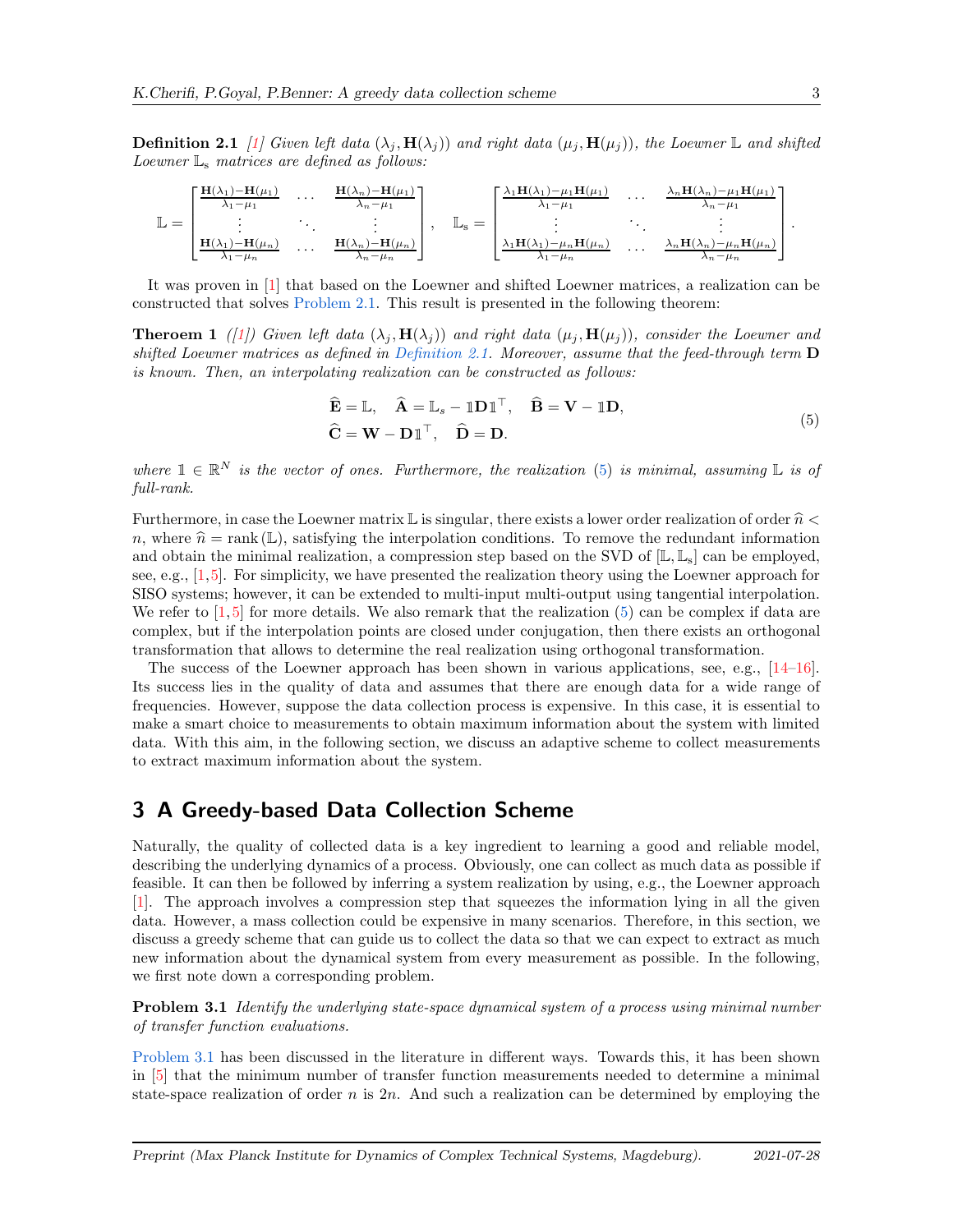Loewner approach [\[1\]](#page-11-0). However, if only data is given, we cannot know a priori the minimal order of state-space realization that captures the dynamics of the process. Therefore, typically, one aims at collecting  $N \gg 2n$  data points, which is then followed by a compression step to determine the minimal order of the state-space model that captures the dynamics of the process. Furthermore, a step towards collecting good data, the authors in  $[13]$ , presented an approach inspired by the IRKA algorithm  $[9]$ that focused on using interpolation points that facilitate obtaining a model, minimizing the  $\mathcal{H}_2$  error between the learned model and the unknown ground-truth model. However, again, the approach needs the order of the state-space realization as input, which may not be known in advance. Furthermore, we mention that there also exist other approaches that aim at determining or collecting measurements greedily but require a ground-truth high-fidelity model, see, e.g.,  $[10-12, 17]$  $[10-12, 17]$  $[10-12, 17]$  $[10-12, 17]$ .

On the other hand, our goal is to construct a minimal realization of a process using as a minimum number of measurement data as possible, where we neither know the order of a minimal realization in advance, nor have access to any high-fidelity model. Furthermore, one can theoretically consider taking the transfer function measurements on the complex domain, and often, it is known that good, in fact optimal, measurement points are complex as shown in  $[9,13]$  $[9,13]$ . However, from an experimental viewpoint and physical interpretation of a transfer function, we assume that transfer function measurements are taken anywhere on the imaginary  $\omega$ -axis. The motivation of considering measurements on the  $\omega$ -axis are:

- (a) A transfer function at  $\omega$  can be estimated by exciting the system using an input containing sine and cosine functions of the frequency  $\omega$ . It can be extended to multiple frequencies as well.
- (b) From the control theory perspective, a transfer function can be better interpreted on the  $j\omega$ -axis, for example, using the Bode plot. More details can be found in, e.g., [\[18\]](#page-13-3).

To that end, we first assume that we have an initial rough construct of a realization that still can be far from satisfactory. An initial rough model can be constructed using only a few measurement points. We denote the transfer function of the initial realization by  $\mathbf{H}_{init}(s)$ . Furthermore, let us denote the transfer function of the unknown ground truth realization by  $\mathbf{H}_{true}(s)$ . In this case, we ideally would like to update the model using the point on the  $j\omega$ -axis, where the maximum error between the true and initial realized systems occurs; hence, we select the interpolation point that solves the following optimization problem:

<span id="page-3-0"></span>
$$
\sigma_{\text{new}} := \underset{\sigma \in \mathcal{J}^{\omega}}{\arg \max} \|\mathbf{H}_{\text{true}}(\sigma) - \mathbf{H}_{\text{init}}(\sigma)\|,\tag{6}
$$

where  $\omega \in \mathbb{R}$ . However, to solve the optimization problem [\(6\)](#page-3-0), we require the transfer function of the ground-truth realization, which is not available. Therefore, we seek for an alternative approach, allowing us to estimate good interpolation points in an iterative procedure. For this, let us assume that we have 2k measurement points, to begin with, and denote these measurements by tuples  $(\sigma_i, \mathbf{H}(\sigma_i))$ ,  $i \in \{1,\ldots,2k\}$ , where  $\sigma_i$  and  $\mathbf{H}(\sigma_i)$  are the interpolation points and the transfer function measurements at these points. Before we proceed further, we define the following notation:

- $\Sigma_i := \{\sigma_1, \ldots, \sigma_{2i}\},\,$
- The transfer function of the realization constructed using interpolation points  $\Sigma_m$  is denoted by  $\mathbf{H}_m(s)$ , and the order of the constructed realization is m.

Next, we construct realizations using interpolation points  $\Sigma_{k-1} \subset \Sigma_k$  and  $\Sigma_k$ , which are respectively denoted by  $\mathbf{H}_{k-1}(s)$  and  $\mathbf{H}_k(s)$ . As discussed earlier, we ideally would add a new measurement at the frequency that solves the problem  $(6)$ . Since we do not know  $\mathbf{H}_{true}$ , in the following, we discuss a heuristic approach to relax the optimization problem. First note that

<span id="page-3-1"></span>
$$
\|\mathbf{H}_{\text{true}}(\sigma) - \mathbf{H}_k(\sigma)\| = \|\mathbf{H}_{\text{true}}(\sigma) - \mathbf{H}_{k-1}(\sigma) - (\mathbf{H}_k(\sigma) - \mathbf{H}_{k-1}(\sigma))\|
$$
  
\n
$$
\leq \|\mathbf{H}_{\text{true}}(\sigma) - \mathbf{H}_{k-1}(\sigma)\| + \|\mathbf{H}_k(\sigma) - \mathbf{H}_{k-1}(\sigma)\|.
$$
 (7)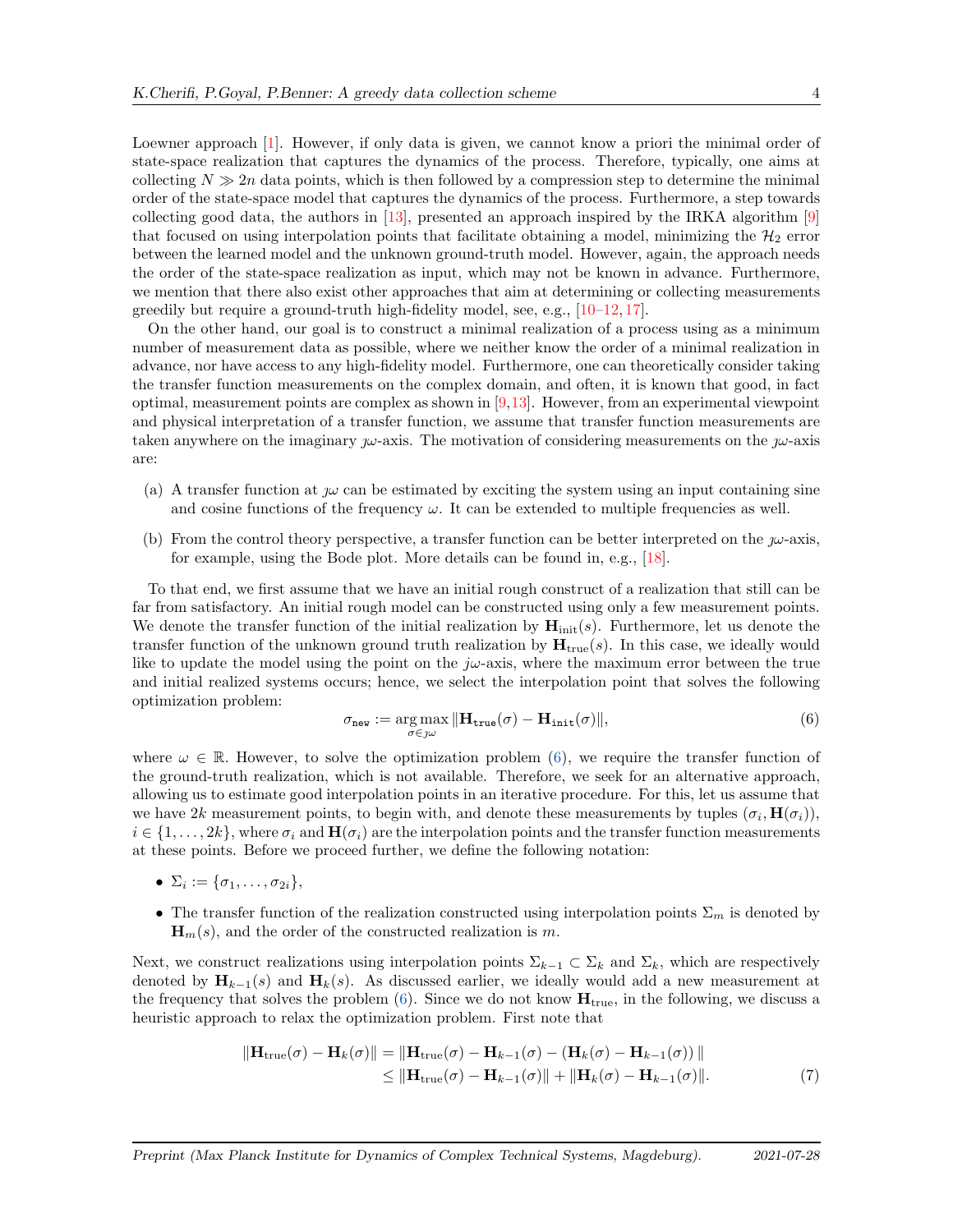<span id="page-4-1"></span>

Figure 1: A visual illustration of the filter when the measurements are already taken at the frequencies  $\sigma_i = \{10^{-1}, 10^1, 10^3\}.$ 

With unknown  $\mathbf{H}_{true}(\sigma)$ , we rather focus on defining our next measurements data based on the second part of  $(7)$  with a constraint; that is – we should exclude the regime of already taken measurements points. Hence, we solve an optimization problem to obtain a frequency point at which transfer function measurement needs to be taken to obtain more information about the underlying dynamics as follows:

<span id="page-4-0"></span>
$$
\max_{\sigma \in \mathcal{J}\omega} \mathbf{g}(\sigma) \| \mathbf{H}_k(\sigma) - \mathbf{H}_{k-1}(\sigma) \|, \tag{8}
$$

where the function  $g(\sigma)$  can be thought of as a mask that aims at excluding the regime of points at which measurements have already been collected. If  $g(\sigma)$  is known, then we can solve [\(8\)](#page-4-0) to obtain our new measurement points which possibly bring the most information about the system as they would occur at the maximum change in the transfer function from the previous to the next step.

Naturally, the choice of the function  $g(.)$  plays an important role in determining next measurement points. So, in the following, we discuss a choice of the mask function  $g(\sigma)$ . As discussed, a choice of the mask function should be such that it excludes the regime of already considered data points. Among many possible choices, here, we propose the following choice:

$$
\mathbf{g}(\sigma) = \prod_{i=1}^{2k} \tilde{\mathbf{g}}(\sigma, \sigma_i),
$$

where  $\tilde{\mathbf{g}}(\sigma, \sigma_i)$  is defined as:

<span id="page-4-2"></span>
$$
\tilde{\mathbf{g}}(\sigma,\sigma_i) = 1 - e^{(-\beta(\log(|\sigma| + \epsilon) - \log(|\sigma_i| + \epsilon))^2)},\tag{9}
$$

with  $\sigma_i, i \in \{1, \ldots, 2k\}$ , being already considered measurement points, and  $\epsilon$  and  $\beta$  are positive constants and hyper-parameters. It can be noticed that  $g(\sigma)$  is zero at all the considered points with small values in their neighborhood in order to favor the exploration over the already chosen interpolation points. The mask function can also be seen as a notch filter at multiple frequencies and  $\beta$  can be seen as the bandwidth of the filter. To illustrate the mask function, we plot the function for  $\beta = 0.6$ ,  $\epsilon = 10^{-15}$  and the notch frequencies  $\sigma_i = \{10^{-1}, 10^1, 10^3\}$  in [Figure 1.](#page-4-1) It clearly shows that the mask takes smaller values near the considered frequency points.

Next, we discuss how to further simplify the choice of the function  $\mathbf{g}(\sigma)$ . First, note that  $\mathbf{H}_k(\sigma_i)$  =  $\mathbf{H}_{k-1}(\sigma_i)$  for  $i \in \{1, \ldots, 2k-2\}$  assuming that the realization is determined by the Loewner approach, and thus, the interpolation at the given measurement points is exact. As a result, we can also consider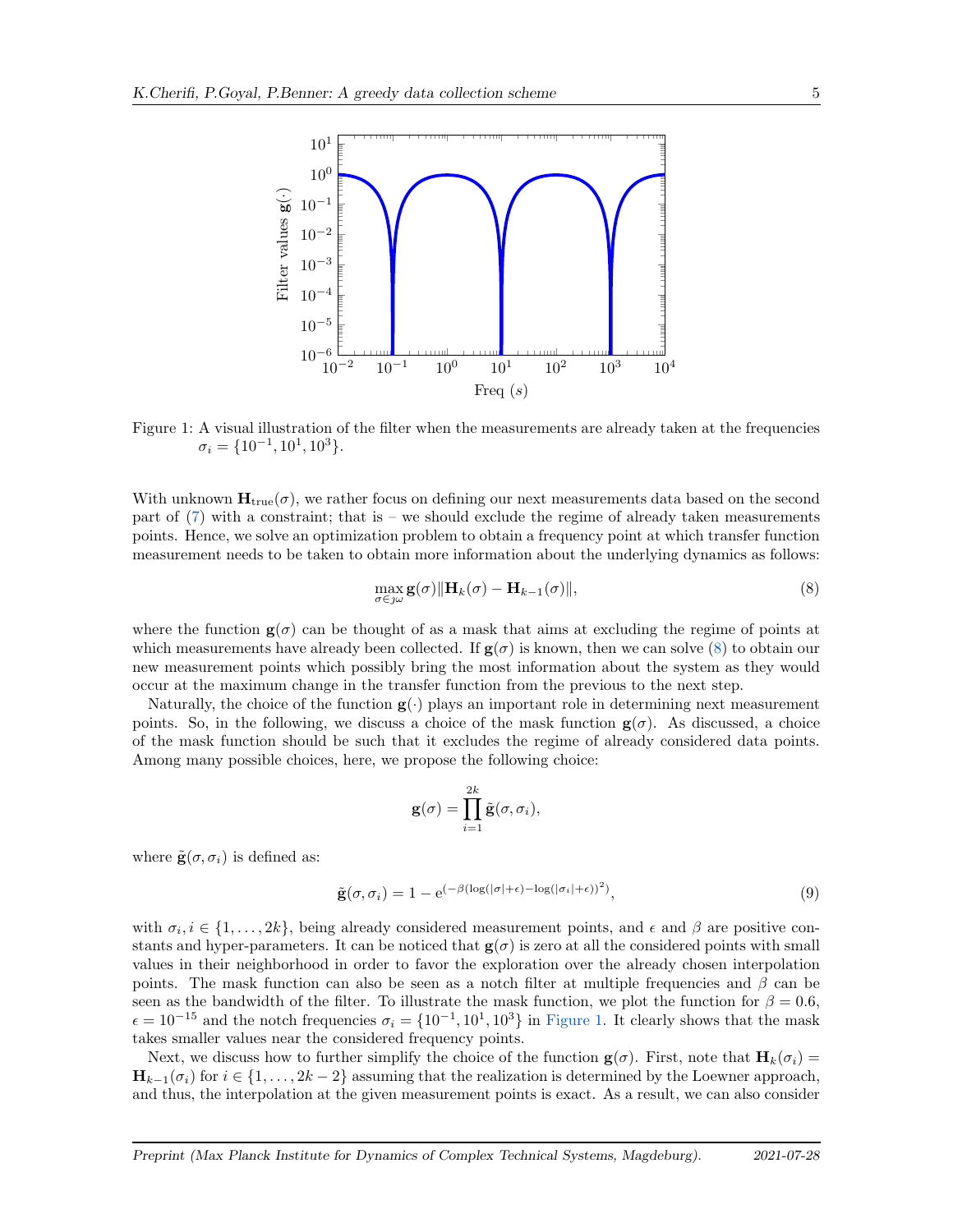Algorithm 1: A greedy selection of measurement points in the frequency-domain. **Input:** A parameter  $\beta$ , and initial measurement points  $\Sigma_k := {\sigma_1, \ldots, \sigma_{2k}}$ . 1 Determine realizations  $\mathbf{H}_{k-1}$  and  $\mathbf{H}_k$  by using measurement points  $\Sigma_{k-1} \subset \Sigma_k$  and  $\Sigma_k$ , respectively and by employing the Loewner approach. 2 Compute  $\texttt{Err} := \max_{s \in i\omega} \|\mathbf{H}_k(s) - \mathbf{H}_{k-1}(s)\|.$  $s \in i \omega$ 3 while  $Err > tol$  do 4 Compute the new measurement point  $\sigma_{2k+1}$  according to the optimization problem [\(10\)](#page-5-1).

- 5 Deduce  $\sigma_{2k+2}$  according to  $(11)$ .
- 6 Estimate the transfer function at the measurement points  $\sigma_{2k+1}$  and  $\sigma_{2k+2}$ .
- 7 Determine a realization using measurement points at  $\Sigma_k \cup {\sigma_{2k+1}, \sigma_{2k+2}}$ .<br>8  $k \leftarrow k+1$ .
- $\begin{array}{c|c}\n\mathbf{s} & k \leftarrow k+1. \\
\mathbf{s} & \text{Compute E}\n\end{array}$
- 9 Compute  $\texttt{Err} := \max_{s \in j\omega} \|\mathbf{H}_k(s) \mathbf{H}_{k-1}(s)\|.$

<span id="page-5-3"></span>**Output:** A learned model, whose transfer function is given by  $H_k$ .

the optimization problem to determine our next measurement point as follows:

<span id="page-5-1"></span>
$$
\sigma_{2k+1} := \underset{\sigma \in \mathcal{J}\omega}{\arg \max} \prod_{i=2k-1}^{2k} \tilde{\mathbf{g}}(\sigma, \sigma_i) \|\mathbf{H}_k(\sigma) - \mathbf{H}_{k-1}(\sigma)\|.
$$
 (10)

In this paper, we utilize the Loewner approach to construct the realization. Therefore, it is preferred to have an even number of measurement points to avoid the construction of a rectangular realization. Hence, it is desired to include two new additional points at each step. Consequently, in order to choose one additional point, we solve the following optimization problem once  $\sigma_{2k+1}$  is obtained:

$$
\sigma_{2k+2} := \underset{\sigma \in \mathcal{J}\omega}{\arg \max} \prod_{i=2k-1}^{2k+1} \tilde{\mathbf{g}}(\sigma, \sigma_i) \|\mathbf{H}_k(\sigma) - \mathbf{H}_{k-1}(\sigma)\|.
$$
\n(11)

As a result, we have two new frequency points  $\sigma_{2k+1}$  and  $\sigma_{2k+2}$  at which we take transfer function measurements. Thus, we update our realization  $\mathbf{H}_{k+1}$  by using measurements at  $\sigma_i$ ,  $i \in \{1, \ldots, 2k+2\}$ . In the SISO case, the norm between the transfer function measurements just becomes the absolute value.

We repeat the procedure until:

<span id="page-5-4"></span><span id="page-5-2"></span>
$$
\max_{s \in j\omega} \|\mathbf{H}_k(s) - \mathbf{H}_{k-1}(s)\| \le \mathtt{tol}.\tag{12}
$$

We sketch the whole procedure in Algorithm [1.](#page-5-3) When the condition [\(12\)](#page-5-4) is met, the algorithm converges as we have obtained the minimal realization of the system and no new information can be added to model.

The algorithm is not sensitive to small changes in the input hyperparameters. For example, small changes of  $\beta$  in the mask function will not have a big impact on the convergence of the algorithm as long as the mask function keeps the properties described above. This is shown in the numerical section. The other hyperparameter tol needs to be set by the user as a trade off between accuracy of the resulting model and the number of interpolation points used.

## <span id="page-5-0"></span>4 Extension to Time Domain Data

In the previous section, we have discussed a greedy approach for frequency domain measurements. Here, we suppose that we have access to the time-domain data instead of the frequency-domain data.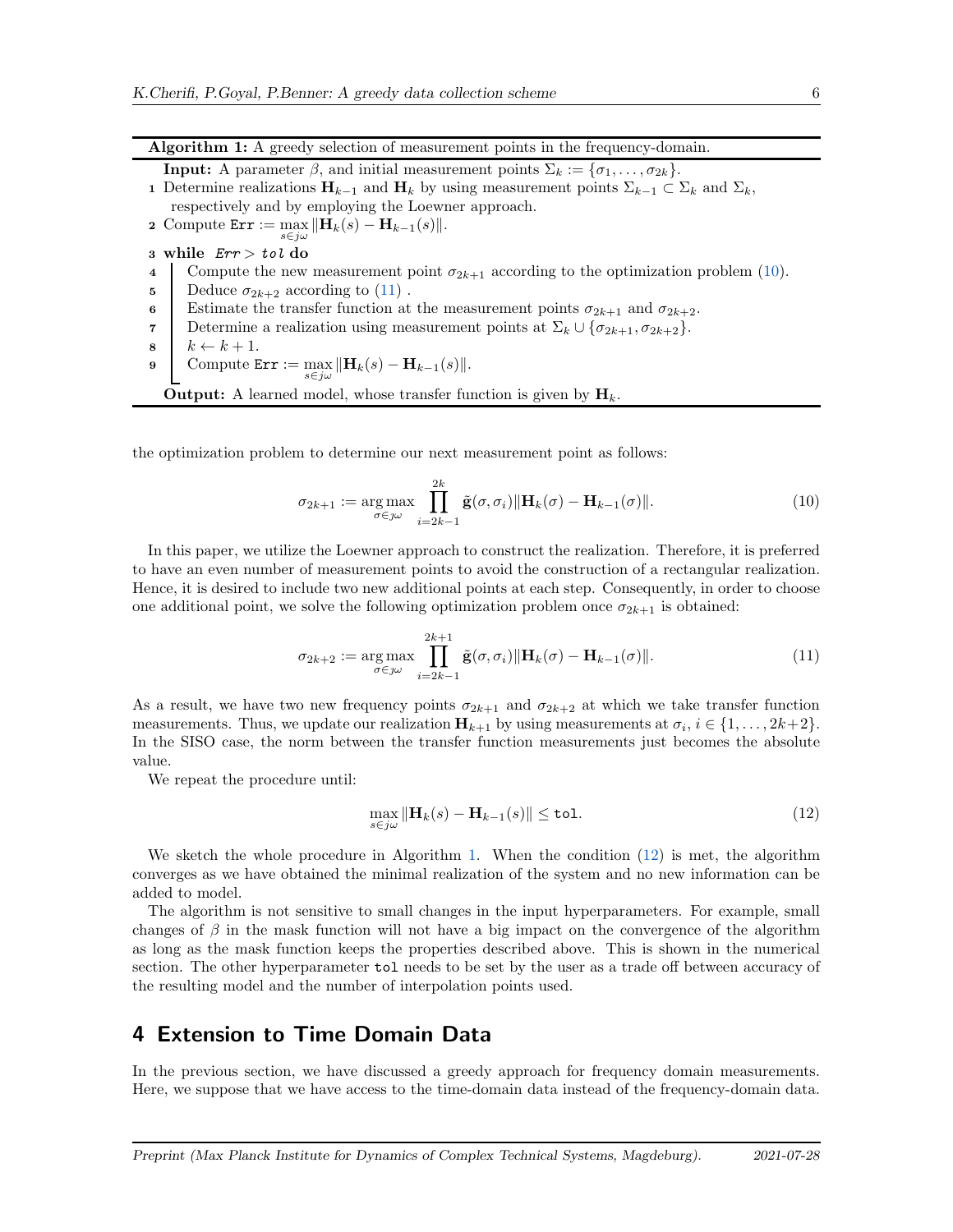In this case, we need to design an input to collect time domain data so that we extract the maximum information about the process. In this case, we can also employ Algorithm [1](#page-5-3) with a slight modification. First, note that the authors in [\[19\]](#page-13-4) have proposed a methodology to realize a state-space model using time-domain data, where frequency-domain measurements are estimated using time-domain data. This is followed by obtaining a realization using the Loewner framework described in [Section 2.](#page-1-0) However, the methodology heavily depends on the choice of input, and the choice should be made in such a way that it allows us to describe the dynamics of the system completely. Hence, in this section, we discuss a suitable choice of inputs. Using an extension of Algorithm [1,](#page-5-3) one can adaptively choose frequency points composing an input. In practice, time-domain measurements are typically collected at a regular interval; hence, the measurements are discrete. Therefore, the proposed greedy procedure needs to be adapted in a discrete setting. In what follows, we discuss the adaptation that needs to be made to allow us to design an input to extract as much information as possible. Note that the interpolation points are no longer on the s−plane but are rather on the unit circle of the z−plane. Thus, the frequency range on the  $\mu$ -axis needs to be mapped on the unit circle using an appropriate discretization method. In order to obtain time-domain measurements, the system is excited with an input spanning a set of interpolation points and the system response is measured. We design an input

 $\mathbf{u}_p^{(k)}$  using a sum of sine and cosine functions, i.e., the input in the kth step of the algorithm at time  $\mathbf{T}_s p$ , where  $\mathbf{T}_s$  is a sampling time and p is a non-negative integer, can be given as:

<span id="page-6-0"></span>
$$
\mathbf{u}_p^{(k)} = \frac{1}{K} \sum_{l=1}^2 (1+j) \left( \cos \left( \sigma_{2k+l} \right) + j \sin \left( \sigma_{2k+l} \right) \right),\tag{13}
$$

where  $j := \sqrt{-1}$ ,  $p \in \{0, ..., K-1\}$ , K is the number of time-domain measurements.

Following the same strategy as in [Section 3,](#page-2-0) the goal is to estimate frequency-domain data, construct a realization using the interpolation points and corresponding transfer function estimates. However, since only time domain data are available, one has first to use this data to estimate the frequency measurements.

The complete procedure is as follow. Given an initial realization  $\mathbf{H}_{init}(s)$ , the next two interpolation points  $\sigma_{2k+1}$  and  $\sigma_{2k+2}$  are computed as in [\(10\)](#page-5-1) and [\(11\)](#page-5-2). Then, we construct the input  $\mathbf{u}_p^{(k)}$  (at step k of the algorithm and time step p) as in [\(13\)](#page-6-0) with the two interpolation points  $\sigma_{2k+1}$  and  $\sigma_{2k+2}$ . We simulate the system to obtain an output having a value of  $y_p^{(k)}$  at the step k of the algorithm and at time step p. Assembling this time-domain data, one can then compute estimates for the transfer function  $\mathbf{H}_{\text{true}}(\sigma_{2k+1})$  and  $\mathbf{H}_{\text{true}}(\sigma_{2k+2})$ . These values are computed using a least-squares problem [\[19\]](#page-13-4) as follows:

$$
\underset{\widehat{\mathbf{H}} \in \mathbb{C}^r}{\arg \min} \left\| \mathbf{F} \widehat{\mathbf{H}} - \bar{\mathbf{y}} \right\|_2^2, \tag{14}
$$

where  $\mathbf{F} \in \mathbb{C}^{(\mathbf{K}-k_{\min})\times 2}$  and  $\widehat{\mathbf{H}}$  are as follows :

<span id="page-6-1"></span>
$$
\mathbf{F} = \begin{bmatrix} \mathbf{U}_1 e^{j\sigma_{2k+1}k_{\min}} & \mathbf{U}_2 e^{j\sigma_{2k+2}k_{\min}} \\ \vdots & \vdots \\ \mathbf{U}_1 e^{j\sigma_{2k+1}(K-1)} & \mathbf{U}_2 e^{j\sigma_{2k+2}(K-1)} \end{bmatrix}, \quad \text{and} \quad \hat{\mathbf{H}} = \begin{bmatrix} \widetilde{\mathbf{H}}(\sigma_{2k+1}) \\ \widetilde{\mathbf{H}}(\sigma_{2k+2}) \end{bmatrix}, \tag{15}
$$

where  $\widetilde{\mathbf{H}}(\sigma)$  is an estimate of  $\mathbf{H}_{\text{true}}(\sigma)$ , and the output vector is defined as  $\bar{\mathbf{y}} := \left[ \mathbf{y}_{k_{\text{min}}}^{(k)} \right]$  $\binom{k}{k_{\min}},\ldots,\textbf{y}_{K-1}^{(k)}$  $\begin{bmatrix} (k) \\ K-1 \end{bmatrix}^{\top}$ such that  $y_p^{(k)}$  is the measurement of the output at time step p and the step k of the algorithm.  $U_1$ and  $U_2$  are the nonzero (discrete) Fourier transform components of the input u, given in [\(13\)](#page-6-0) which will be, in fact, at frequencies  $\sigma_{2k+1}$  and  $\sigma_{2k+2}$ , respectively. Moreover,  $k_{\min}$  is chosen such that the system reaches a steady state (approximately) after  $k_{\text{min}}$  time steps. For a proof of the derivation of the least-squares problem  $(14)$ , we refer to the discussion in  $[19]$ .

The next steps are then similar to the steps of Algorithm [1.](#page-5-3) A realization is constructed using all the estimated points at  $\Sigma_k \cup {\sigma_{2k+1}, \sigma_{2k+2}}$ . The new interpolation points are then computed as in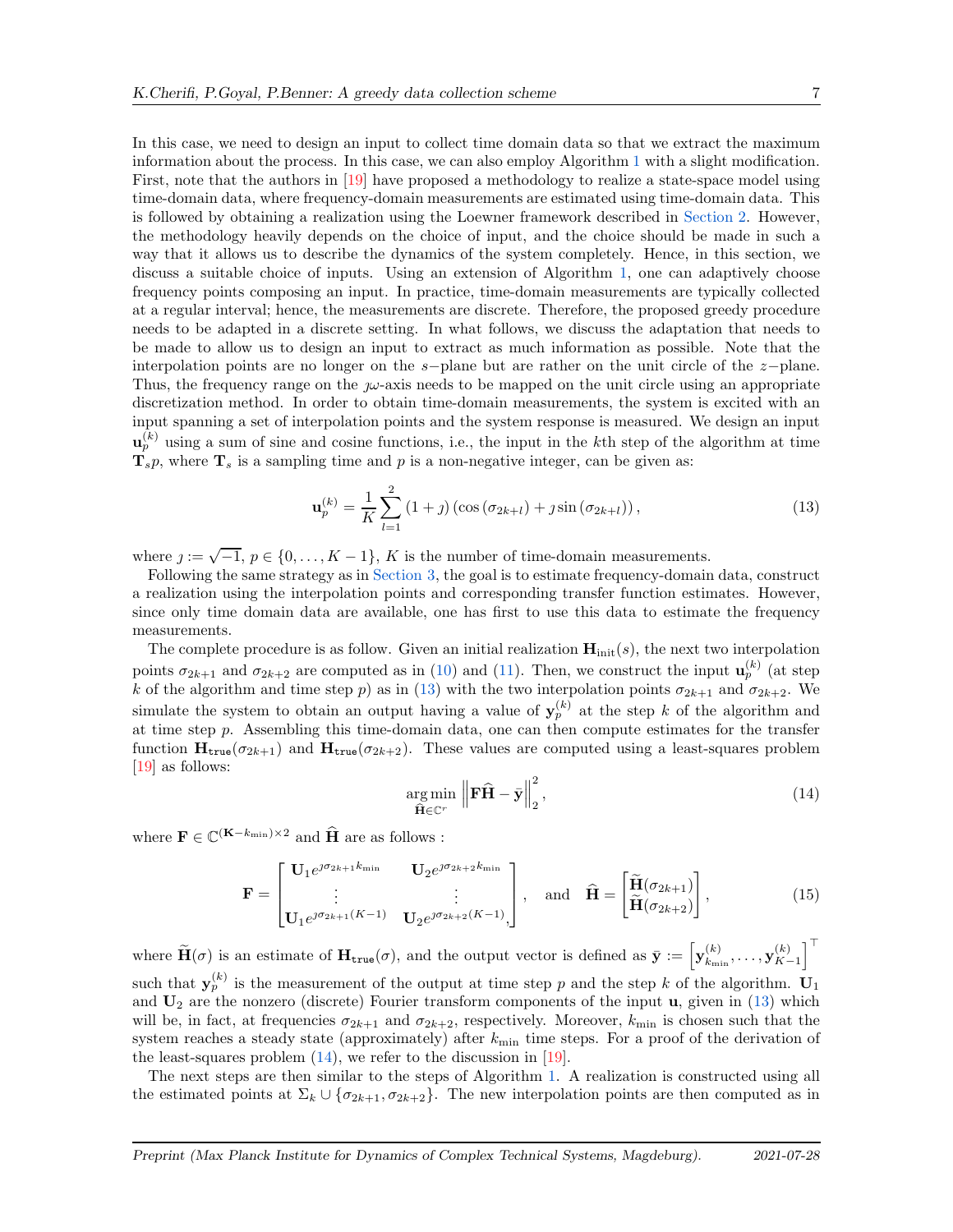[\(10\)](#page-5-1) and [\(11\)](#page-5-2). The whole procedure is repeated until the error between two iterations is small enough, i.e.,

$$
\max_{\|z\|=1} \|\mathbf{H}_k(z) - \mathbf{H}_{k-1}(z)\| \leq \mathtt{tol}.
$$

Remark 1 *Although the realization is constructed using all collected interpolation points, the input is constructed at each step using only two interpolation points. It results in a considerable reduction in the computation time of the least-squares problem* [\(14\)](#page-6-1) *compared to the case where all interpolation points have to be inferred at once.*

### <span id="page-7-0"></span>5 Numerical experiments

In this section, we illustrate the proposed methodology by means of three examples. The first two examples, namely, the penzl [\[20\]](#page-13-5) and the beam [\[21\]](#page-13-6) examples, consider frequency-domain measurements. In the last example, time-domain data is used to construct a realization for an RLC circuit [\[22\]](#page-13-7) with an adaptive choice of measurements. We compare our proposed approach, where we make a careful choice of measurement points, with the Loewner approach, where logarithmically equidistant measurement points are considered. In both cases we choose the best splitting method of right and left interpolation points as discussed in [\[23\]](#page-13-8). In the following, we also note some details. Typically, we are interested in a frequency range  $[\omega_{min}, \omega_{max}]$ , and we consider M points, on a logarithmic scale, from that given range, denoted by  $\mathbf{Q} := [q_1, \ldots, q_M]$ . Whenever a measurement point is taken, we assume that it is taken for the set  $Q$ . Moreover, the Loewner framework  $[1]$  is utilized to construct a realization using measurement points and transfer function evaluations. The initial realization is constructed using 6 approximately logarithmically equidistant interpolation points taken from the set **Q**. This is done by computing first 6 logarithmically equidistant interpolation points  $[\hat{q}_1, \ldots, \hat{q}_6]$  in the frequency range  $[\omega_{min}, \omega_{max}]$  and then find the interpolation points  $[\tilde{q}_1, \ldots, \tilde{q}_6]$  that are used in the algorithm by solving the following optimization problem:

$$
\underset{\tilde{q}_i \in \mathbf{Q}}{\arg \min} \|\tilde{q}_i - \hat{q}_i\|.
$$
\n(16)

In each step of the algorithm, the interpolation points are organized into an interlacing manner []. The filter parameters in [\(9\)](#page-4-2) are set to  $\beta = 0.6$  and  $\epsilon = 10^{-15}$  $\epsilon = 10^{-15}$  $\epsilon = 10^{-15}$ . The tolerance in Algorithm 1 is set to  $\text{tol} = 10^{-8}$ . All the numerical experiments are done on an AMD Ryzen 7 PRO 4750U processor CPU@1.7GHz, up to 8MB cache, 16 GB RAM, Ubuntu 20.04 LTS, MATLAB Version 9.8.0.1323502(R2020a) 64-bit(glnxa64).

#### 5.1 Penzl example

As a first example, we consider the penzl example [\[20\]](#page-13-5) of order  $N = 1,006$ , which is referred to as the FOM example in the SLICOT model reduction benchmark [\[21\]](#page-13-6). We are interested in the frequency range [10<sup>-1</sup>, 10<sup>3</sup>]. Using Algorithm [1,](#page-5-3) we obtain a realization that on termination uses 24 interpolation points. For comparison, we also construct a realization using 24 logarithmically equidistant interpolation points in the given frequency range. We compare these two learned realizations in [Figure 2,](#page-8-0) where we observe that our greedy scheme to collect measurements clearly outperforms the scheme when measurements are taken equidistantly. Algorithm [1](#page-5-3) focuses on the region where the transfer function is involved, and it automatically trends to add more points around the peaks of the transfer function. On the other hand, the realization, constructed using the logarithmically equidistant points, has a larger error as it fails to capture these peaks accurately.

Furthermore, in [Figure 3,](#page-9-0) we compare the frequency-limited  $\mathcal{H}_2$ -norm [\[24\]](#page-13-9) of the learned and groundtruth systems in terms of the number of interpolation points used. We use the MORLAB software package for the computation of the frequency-limited norm [\[25\]](#page-13-10). The figure shows that the frequency-limited  $\mathcal{H}_2$  error decays faster when the measurements are collected adaptively (Algorithm [1\)](#page-5-3). Finally, we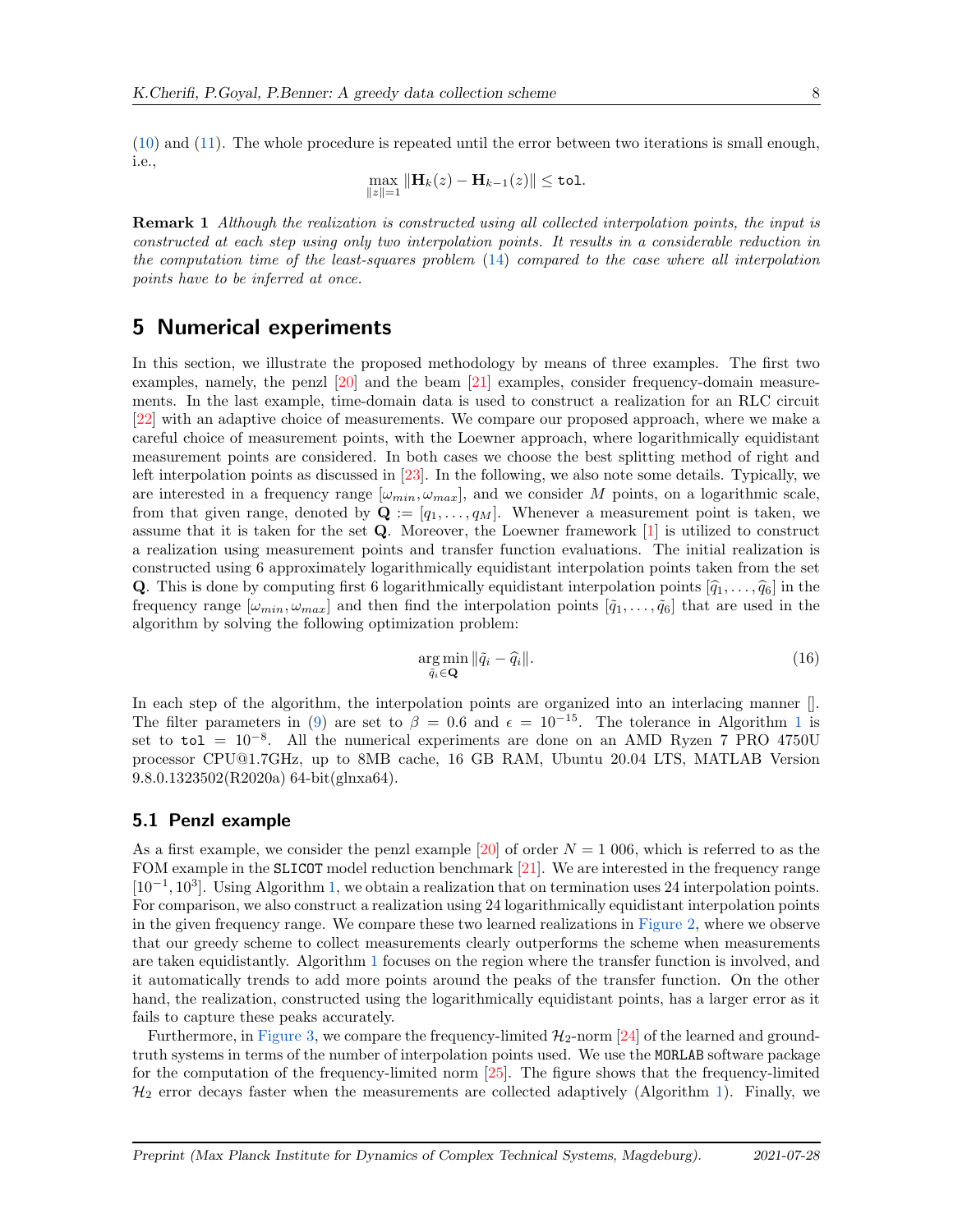<span id="page-8-0"></span>

<span id="page-8-1"></span>Figure 2: Penzl example: The Bode plot of the ground-truth, adaptively generated system and a realization with equidistant points and the corresponding error between them.

|             | Standard deviation of noise $(\sigma)$ |                       |                       |                       |
|-------------|----------------------------------------|-----------------------|-----------------------|-----------------------|
| Method      |                                        |                       |                       |                       |
| Adaptive    | $3.287 \cdot 10^{-9}$                  | $1.544 \cdot 10^{-7}$ | $1.788 \cdot 10^{-5}$ | $5.886 \cdot 10^{-4}$ |
| Equidistant | $7.737 \cdot 10^{-6}$                  | $2.400 \cdot 10^{-3}$ | $1.400 \cdot 10^{-2}$ | $3.259 \cdot 10^{-1}$ |

Table 1: Penzl example: A comparison of the frequency-limited  $\mathcal{H}_2$ -norm of the error between the ground-truth and realized systems under different levels of noise in the measurement data.

study the robustness of Algorithm 1 with respect to the hyper-parameter  $\beta$ . We report the quality of the learned realization with respect to the parameter  $\beta$  in [Figure 4.](#page-10-1) We note that Algorithm [1](#page-5-3) is quite robust to the parameter, and all learned realizations outperform the one obtained using the logarithmically equidistant measurement points.

#### Measurement noise

Many studies have been made about the robustness of the Loewner framework to noise, see, e.g., [\[26–](#page-13-11)[28\]](#page-13-12). We do a preliminary study and observe the performance of our approach under noisy measurements. We conduct three experiments, where we corrupt the transfer function measurements with Gaussian white noise of standard deviation  $\sigma = [10^{-4}, 10^{-5}, 10^{-6}]$ , respectively. We compare our approach with a realization based on logarithmically equidistant interpolation points and measurements corrupted with the same noise level as for the adaptive case. The  $\mathcal{H}_2$ -norms of learned and the ground-truth models are compared in [Table 1.](#page-8-1) The table shows that even though the  $\mathcal{H}_2$  error for the adaptive algorithm increases with the level of noise, it yields much better models as compared to the one obtained using the logarithmically equidistant points. This shows that the adaptive method is superior even in the presence of noise in the measurements. It is important to note that the Loewner framework was used to illustrate the application of our method. In the noisy data case, there maybe better methods where our method can be used.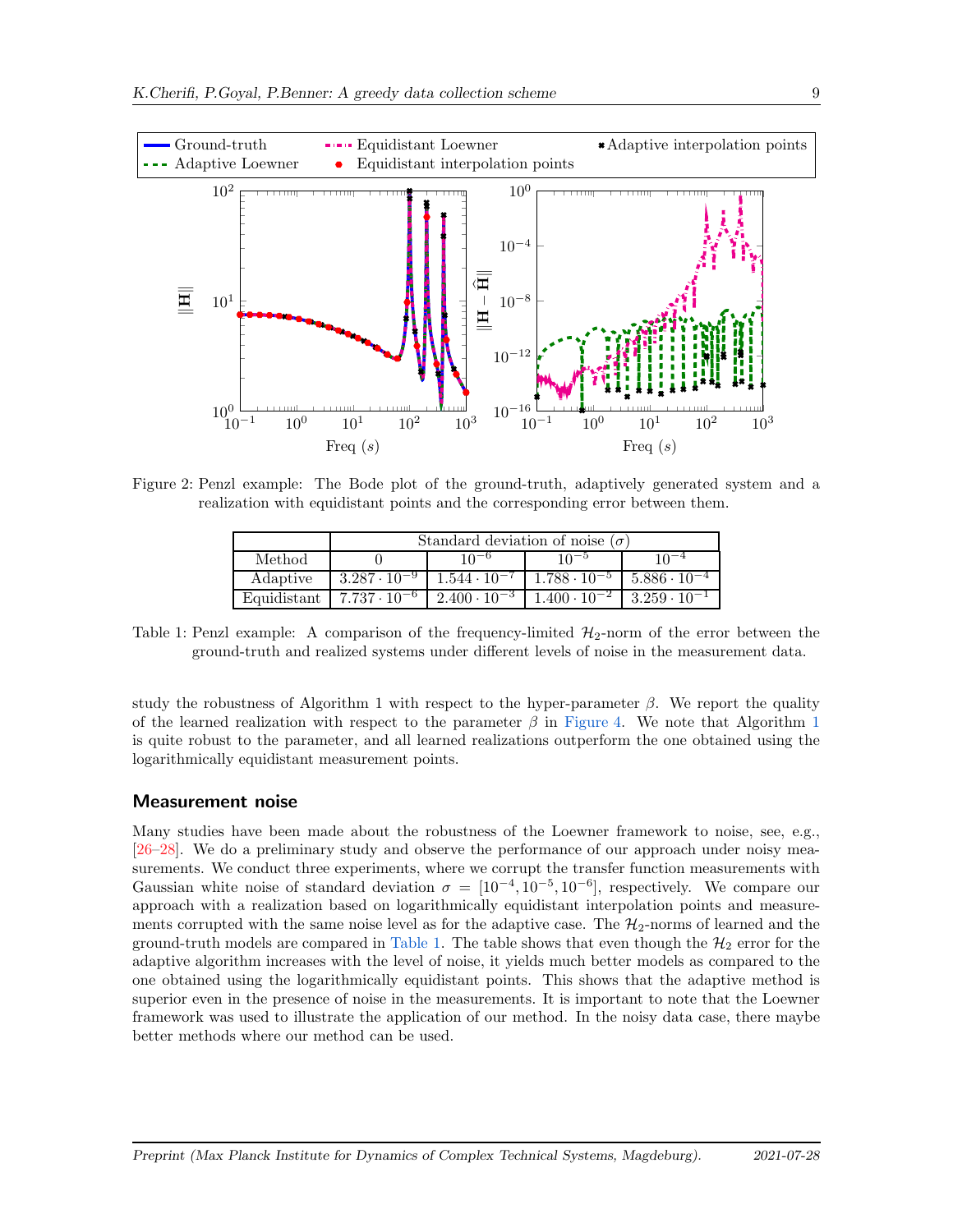<span id="page-9-0"></span>

Figure 3: Penzl example: A comparison between the frequency-limited  $\mathcal{H}_2$ -norm error for the adaptively chosen points and the equidistant points.

#### 5.2 Beam example

In this example, we consider the beam model from the SLICOT model reduction library [\[21\]](#page-13-6). It comes from the discretization of a PDE [\[29\]](#page-13-13). The input is the force applied at one end, and the output is the displacement resulting from the applied force at another end. We consider the frequency range of operation [[1](#page-5-3)0<sup>-1</sup>, 5]. Algorithm 1 is applied, and a realization is obtained using 30 interpolation points as shown in [Figure 5.](#page-10-2) As in the first example, we also construct a realization using 30 logarithmically equidistant logarithmic scale interpolation points distributed over the chosen range of frequencies. Here again, we notice that most of the interpolation points using the adaptive method are chosen around the areas where most changes are happening. In contrast, measurements taken at logarithmically equidistant points yield a realization having a larger error. In [Figure 6,](#page-11-1) we observe that adaptively chosen interpolation points decrease the  $H_2$ -norm error faster as compared to the equidistant ones.

#### 5.3 RLC circuit

Finally, we consider an RLC circuit with 100 resistors, capacitors and inductors [\[22](#page-13-7)[,30\]](#page-13-14). The frequencies are taken within the range of frequencies  $[10^{-2}, 10^3]$ . In order to obtain input/output time-domain measurements, a system simulation using the input [\(13\)](#page-6-0) is performed to obtain the output in each step. Applying the procedure described in [Section 4](#page-5-0) directly realizes a model of order 12. As in the first example, we consider the realization of a model using 12 logarithmically equidistant interpolation points and their complex conjugates on the unit circle in order to ensure that the resulting system is real, as discussed in [\[19\]](#page-13-4). A comparison of the Bode plots is shown in [Figure 7](#page-11-2) and a comparison between the output response of the ground-truth system and its realization is shown in [Figure 8](#page-12-7) using the input

$$
\mathbf{u}(t) = \sin(2t) + \sin(20t).
$$

Our algorithm recovers the model with a relatively low error, and the model captures the time-domain response of the ground-truth model. It shows that our method provides a promising direction for the long-standing subject of input choice for time-domain system identification.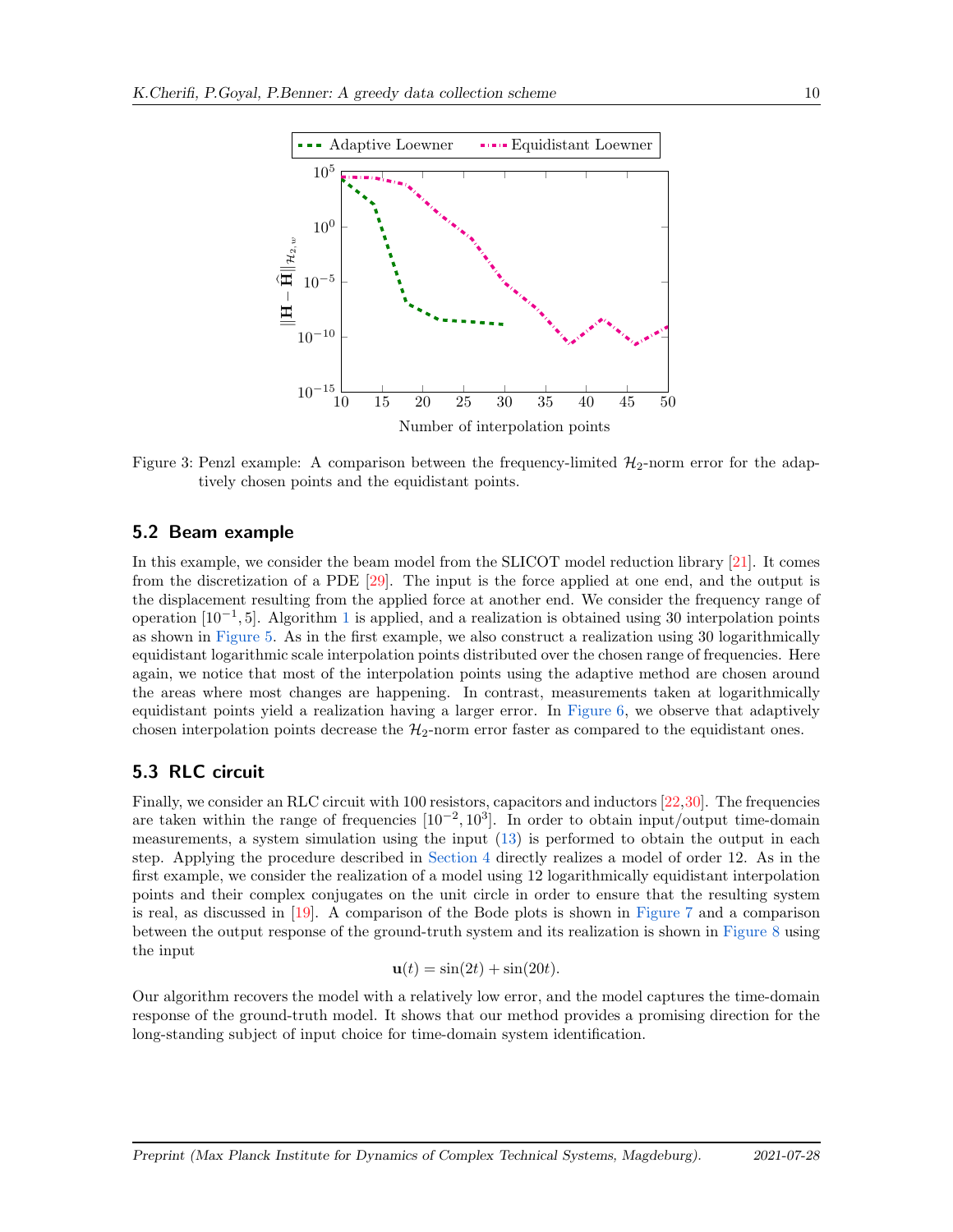<span id="page-10-1"></span>

Figure 4: Penzl example: A comparison between the resulting bode plot for different values of  $\beta$  used to defined the filter  $g(\cdot)$  in [\(9\)](#page-4-2).

<span id="page-10-2"></span>

Figure 5: Beam Example: The Bode plot of the ground-truth system, adaptively generated system, and a realized system with equidistant points. The right figure shows the corresponding error between the ground-truth and realized systems.

## <span id="page-10-0"></span>6 Conclusion

In this paper, we have presented a purely data-driven realization method that greedily chooses measurement points to extract maximum information about the dynamics of a system. We have discussed both cases where data are taken in frequency and time-domain. We have illustrated the efficiency of the proposed methodology by means of three benchmark examples. It was shown that our method outperforms the case where the measurement data are taken at logarithmically equidistant points in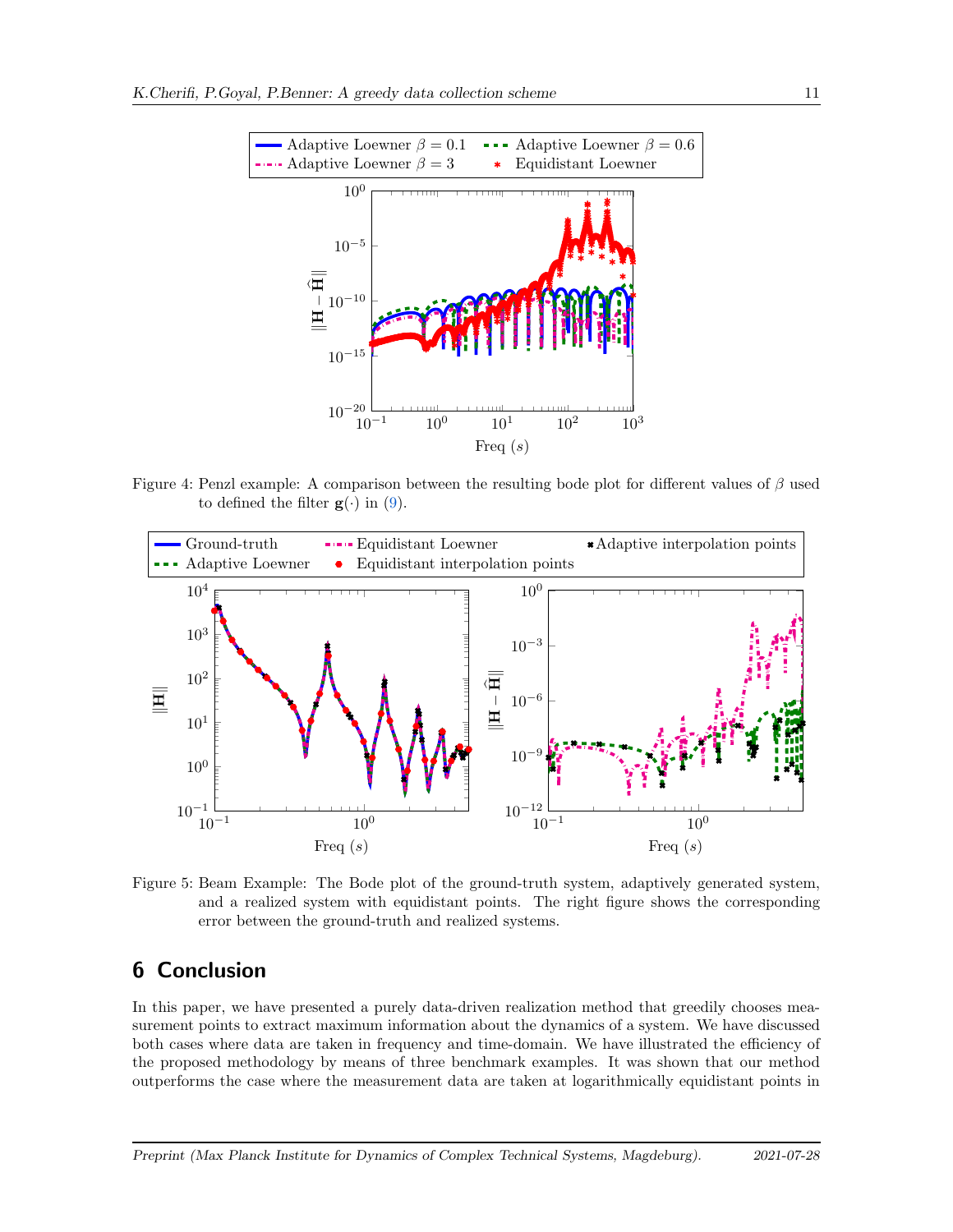<span id="page-11-1"></span>

Figure 6: Beam Example: A comparison between the frequency-limited  $\mathcal{H}_2$  norm error for the adaptively chosen points and the equidistant points.

<span id="page-11-2"></span>

Figure 7: RLC example: A comparison for the Bode plot of the ground-truth and the identified models.

a given frequency range.

# <span id="page-11-0"></span>**References**

- [1] A. J. Mayo and A. C. Antoulas. A framework for the solution of the generalized realization problem. *Linear Algebra Appl.*, 425(2-3):634–662, 2007.
- [2] Z. Drmač, S. Gugercin, and C. Beattie. Quadrature-based vector fitting for discretized  $\mathcal{H}_2$  approximation. *SIAM J. Sci. Comput.*, 37(2):A625–A652, 2015.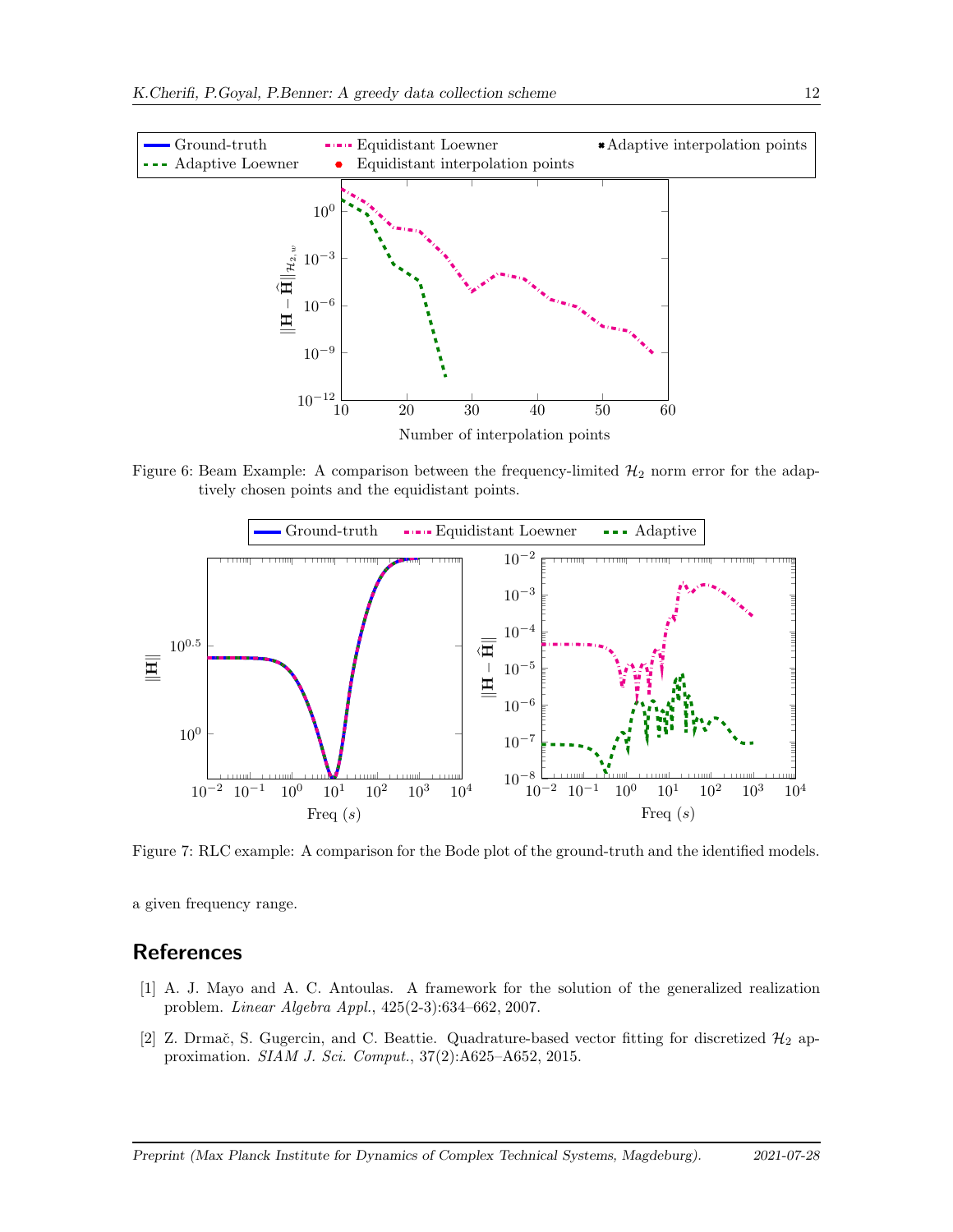<span id="page-12-7"></span>

Figure 8: RLC example: A comparison between the output response of the ground-truth and the identified models.

- [3] Z. Drmač, S. Gugercin, and C. Beattie. Vector fitting for matrix-valued rational approximation. *SIAM J. Sci. Comput.*, 37(5):A2346–A2379, 2015.
- <span id="page-12-2"></span>[4] B. Peherstorfer and K. Willcox. Data-driven operator inference for non-intrusive projection-based model reduction. *Comp. Meth. Appl. Mech. Eng.*, 306:196–215, 2016.
- <span id="page-12-1"></span>[5] A. C. Antoulas, S. Lefteriu, and A.C. Ionita. A tutorial introduction to the Loewner framework for model reduction. In P. Benner, A. Cohen, M. Ohlberger, and K. Willcox, editors, *Model Reduction and Approximation: Theory and Algorithms*, pages 335–376. SIAM, 2017.
- [6] Y. Nakatsukasa, O. Sète, and L. N. Trefethen. The AAA algorithm for rational approximation. *SIAM J. Sci. Comput.*, 40:A1494–A1522, 2018.
- [7] J. Yu, C. Yan, and M. Guo. Non-intrusive reduced-order modeling for fluid problems: A brief review. *Proc. the Institution of Mechanical Engineers, Part G: J. Aerospace Eng.*, 233(16):5896– 5912, 2019.
- <span id="page-12-0"></span>[8] S. L. Brunton and J. N. Kutz. *Data-Driven Science and Engineering: Machine Learning, Dynamical Systems, and Control*. Cambridge University Press, 2019.
- <span id="page-12-3"></span>[9] S. Gugercin, A. C. Antoulas, and C. Beattie.  $\mathcal{H}_2$  model reduction for large-scale linear dynamical systems. *SIAM J. Matrix Anal. Appl.*, 30(2):609–638, 2008.
- <span id="page-12-6"></span>[10] A. Paul-Dubois-Taine and D. Amsallem. An adaptive and efficient greedy procedure for the optimal training of parametric reduced-order models. *Internat. J. Numer. Methods Engrg.*, 102(5):1262–1292, 2015.
- [11] S. Chellappa, L. Feng, and P. Benner. Adaptive basis construction and improved error estimation for parametric nonlinear dynamical systems. *Internat. J. Numer. Methods Engrg.*, 121:5320– 5349, 2020.
- <span id="page-12-4"></span>[12] S. Chellappa, L. Feng, V. de la Rubia, and P. Benner. Adaptive interpolatory MOR by learning the error estimator in the parameter domain. e-prints 2003.02569, arXiv, 2020.
- <span id="page-12-5"></span>[13] C. A. Beattie and S. Gugercin. Realization-independent H2-approximation. In *51st IEEE Conference on Decision and Control (CDC)*, pages 4953–4958, 2012.